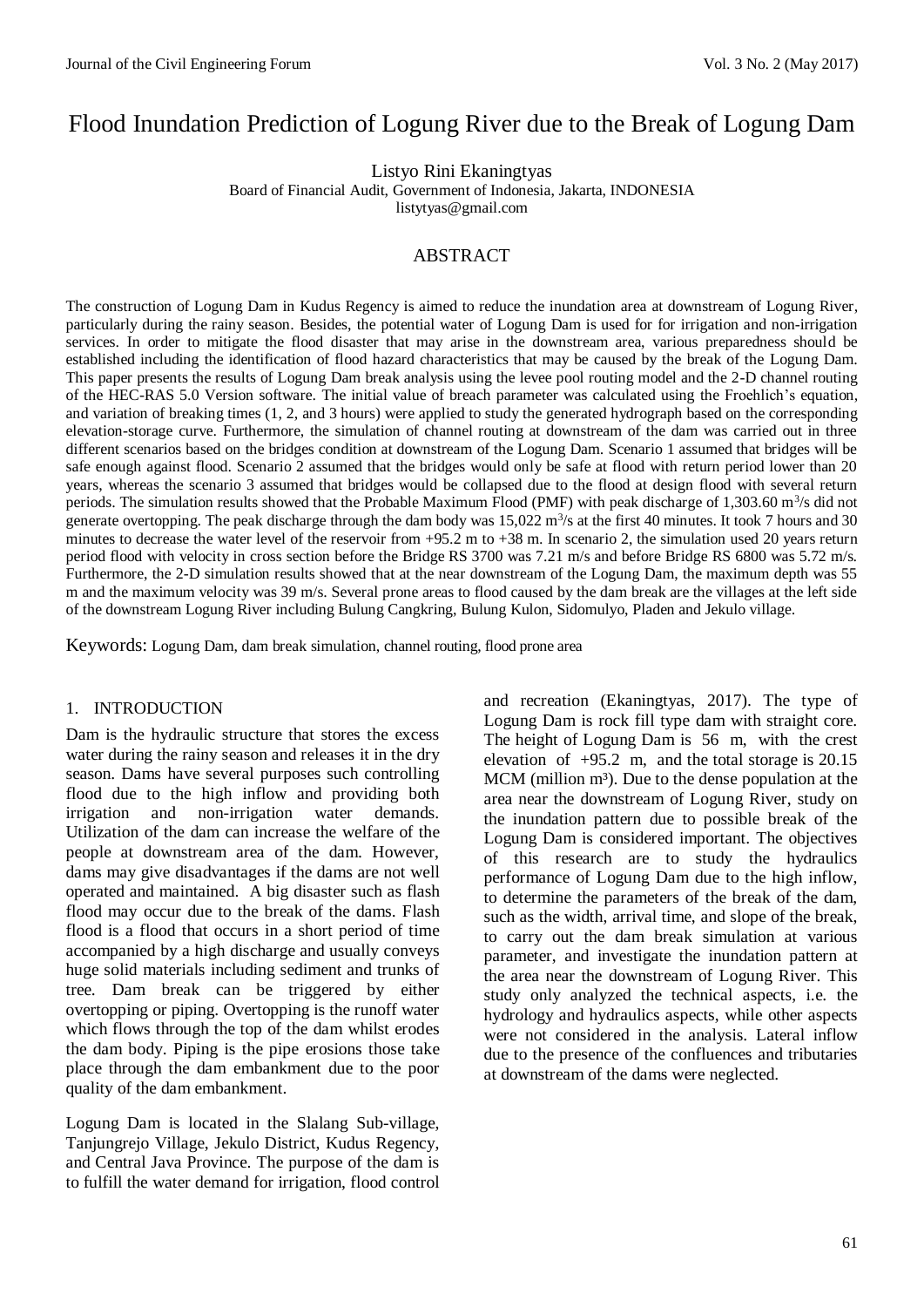## 2. HISTORY AND IMPORTANT PARAMETERS

## 2.1. The World Worst Experiences

Based on data of the causes of dam break over the world from 1900 until 1975, the dams which have more than 15 meters height experienced breaking or failure and mostly caused by overtopping followed by erosion of the dam crest (Salukh, 2004). Some of the breaks were caused by seepage that carried materials, piping, and other consequences due to earthquake occurrences (Table 1).

Table 1. Causes of the dam break in the world 1900-1975 (Salukh, 2004)

| Cause       | Concrete dam | Rock fill dam | Others |
|-------------|--------------|---------------|--------|
| Overtopping | 29%          | 35%           | 34%    |
| Piping      | 53%          | 21%           | 30%    |
| Seepage     | 0%           | 6%            | 8%     |
| Others      | 18%          | 6%            | 8%     |
| Total       | 100%         | 100%          | 100%   |

# 2.2. Flood Hydrograph

Flood hydrograph is the relationship between the flood discharges and duration of flooding time. It can determine the length of the occurrence, the arrival time of peak flow discharge and major flood peak discharge at any time. Flood hydrograph is generally used as a guideline in determining the duration time of the flood, water level in a certain location, as well as the time for evacuation and return to the location.

# 2.3. Dam Break Simulation with HEC-RAS v.5.0

The HEC-RAS system contains four hydraulic analysis components, i.e. steady flow water surface profile computations, one and two-dimensional unsteady flow simulations, movable boundary sediment transport computations, and water temperature and constituent transport modeling. All four components use geometric data and hydraulic computations routines (U.S. Army, 2016).

In addition to the four hydraulic analysis components, the system contains several hydraulic design features that can be invoked once the basic water surface profiles are computed. In the HEC-RAS software, there is a toolbar to model the flow triggered by the break of the dam. It can model the flow in accordance with the specified parameters of the dam break. Unsteady flow simulation is performed using HEC-RAS with dam break case, while the results are mapped using Arc GIS Software. Inundation of water resulted from dam failure model provides a preliminary assessment of flood risk and warning.

# 2.3.1. Routing the Inflow Flood through a Reservoir

There are two types routing the inflow flood through a reservoir that can be adopted by HEC - RAS software, namely level pool routing, and dynamic wave routing. Level pool routing method put the catchment area as upstream boundary condition in hydraulic modeling. The most important in this method is characteristic curve of reservoir between elevations of water level with volume of reservoir. The catchment area of reservoir must connect to upstream in the river. Instability in the running HEC-RAS can be reduced by minimum elevation of cross section in upstream river which must have the same elevation with that of reservoir (Brunner, 2014).

# 2.3.2. Flood Routing in the Downstream Area

After water inundates the downstream area, it turns to stop. The damping effect can be observed by the peak discharge measurements at each point in the river channel in the downstream. Change of the water flow is expressed by peak discharge reduction and arrival time, and changes of the hydrograph curve (Ndun, 2014).

# 2.4. HEC-GeoRAS Software

HEC-GeoRAS is one of the ArcGIS tools designated to process geospatial data. The results of the process can be used as data input geometry of HEC-RAS for hydraulics modeling. The river geometry cross-section can be made by using DTM data which has a good resolution. DTM data was then converted into a format TIN (Triangulated Irregular Network). In HEC-RAS 5.0.0 version, it can import topography data directly from the results of HEC-GeoRAS in the form of files (GIS2RAS.RAS Import) and can also put terrain converted TIN format from RAS-Mapper in 2D modeling.

# 3. THEORETICAL CONSIDERATIONS

# 3.1. Rainfall Analysis

Time concentration of rainfall can be obtained by analyzing a long record of short duration rainfall data. If the required data is not available, then the distribution of rainfall can be determined by the hypothetical model (Chow et al., 1988) such as uniform, triangle, bell shape, or Alternating Block Method (ABM), while the duration of the rainfall can be approached by some methods. One method that can be used to estimate the concentration time is Bransby-Williams equation.

$$
t_c = 0.243 \ L \ A^{-0.1} \ S^{-0.2} \tag{1}
$$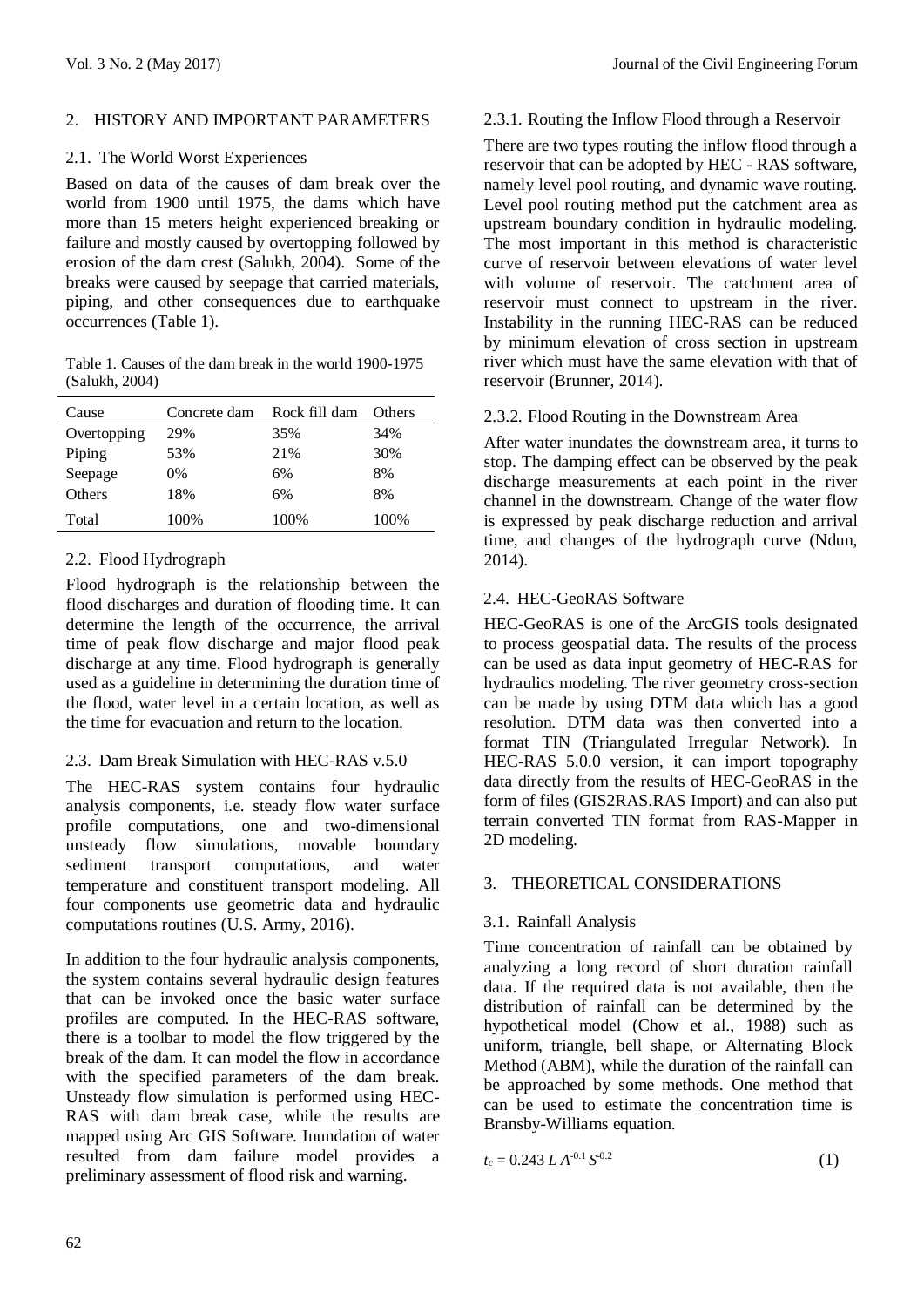where  $t_c$  is time of concentration (hours),  $A$  is area of watershed  $(km^2)$ , L is length of main river (km), and *S* is slope of main river.

## 3.2. Hydrology Analysis

In hydrological analysis, methods of transformation are required for converting effective rainfall becomes runoff or surface runoff hydrograph (Sujono, 2014). The commonly used method is a unit hydrograph.Unit hydrograph can be obtained from the analysis of the pair of rainfall hyetograph dan flood hydrograph at a control point of watershed. It is called the observed unit hydrograph. If the rainfall data used for analyzing a unit hydrograph is not available, then it can be derived from the characteristics of the watershed, so called synthetic unit hydrograph (SUH). There are several SUH methods which are widely used in Indonesia, such as Nakayasu SUH developed in Japan, Gama I SUH developed by Prof. Sri Harto in Indonesia (Sri Harto, 2009), SCS SUH developed in the United States.

Gama I SUH consists of three main parts, namely the rising limb, crest, and recession limb. It comprises four variables of unit hydrograph, namely the rising time (TR), peak discharge  $(Q_p)$ , the base time (TB) and the recession time estimated by the value of the storage coefficient (*K*). In Gama I SUH, the discharge of the recession time  $(Q_t)$  is calculated using the following equation:

$$
Q_t = Q_p e^{-t/K} \tag{2}
$$

where  $Q_t$  is discharge in *t* hours (m<sup>3</sup>/s),  $Q_p$  is peak discharge  $(m^3/s)$ , and *K* is coefficient of storage.

Nakayasu SUH is widely used in planning dams and several rivers in some places, for example in the Brantas River Project, East Java Province. Nakayasu SUH method is presented in the following equations:

$$
Q_p = \frac{1}{3.6} \left( \frac{A \times Re}{0.3 \times T_p + T_{0.3}} \right) \tag{3}
$$

$$
Tp = t_g + 0.8 \times Tr \tag{4}
$$

$$
t_g = 0.4 + 0.058 \times L \text{ (for L>15km)}\tag{5}
$$

$$
t_g = 0.21 \times L^{0.7} \text{ (for L} \le 15 \text{km)}\tag{6}
$$

$$
T_{0.3} = \alpha \times t_g \tag{7}
$$

$$
t_r = 0.5 \times t_g \tag{8}
$$

where  $Q_p$  is peak discharge (m<sup>3</sup>/s), *A* is area of watershed (km<sup>2</sup>), *Re* is effective rainfall (1mm),  $T_p$  is time to peak (hours),  $T_{0,3}$  is time from peak discharge until 0.3 times peak discharge (hours),  $t_g$  is lag time (hours),  $T_r$  is rainfall time unit (hours),  $\alpha$  is characteristic coefficient, *L* is length of main river (km).

# 3.3. Design of Flood

Hydraulic design must be in accordance with the terms and specific rules depending on the magnitude of the hydrologic design (discharge or rainfall design). Design of the spillway should be able to pass the design flood up to the limit. If it is not capable of passing flood, the overtopping can cause dam break shortly. For a hydraulic structure that bears the high risk of damage and safety concerns, the determination of maximum flood discharge becomes very important.

# 3.3.1. Probable Maximum Precipitation (PMP)

PMP is used as input of rainfall-runoff analysis to determine the probable maximum flood (PMF). It expresses extreme rainfall occurred in certain duration time. Calculation of PMP needs quite a long-recorded rainfall data of a watershed. If the required data is not sufficient, an empirical hydrology modeling can be applied. Some consultants determine the amount of PMF by using PMP. PMP of hydraulic structure in Java is ranged between 650 and 850 mm (Sri Harto, 2009).

# 3.3.2. Probable Maximum Flood (PMF)

PMF analysis is intended to investigate the probability risk of dam break occurrence instantaneously. It can be estimated if the measured data of flow discharge is long enough, yet sometimes available data is not sufficient so PMP and PMF are analyzed by converting flow discharge from rainfall and the effluent unit hydrograph or using numerical simulation method (Linsley, 1982).

# 3.4. Dam Break Simulation

# 3.4.1. Dam Break Mechanism

The dam break process begins with failure that occurs in the body of the dam. The dam break mechanism is whenever the dam body breaks entirely, simultaneously and instantaneously. In the analysis of the flood inundation in the downstream area of the dam due to dam break, the dam break mechanism is assumed to occur completely and abruptly (Fread, 1980). Factors affecting the shape of the break include dam geometry, material constituent, dam construction, the type and slope of the break, the dimensions of the reservoir, and inflow discharge to the reservoir during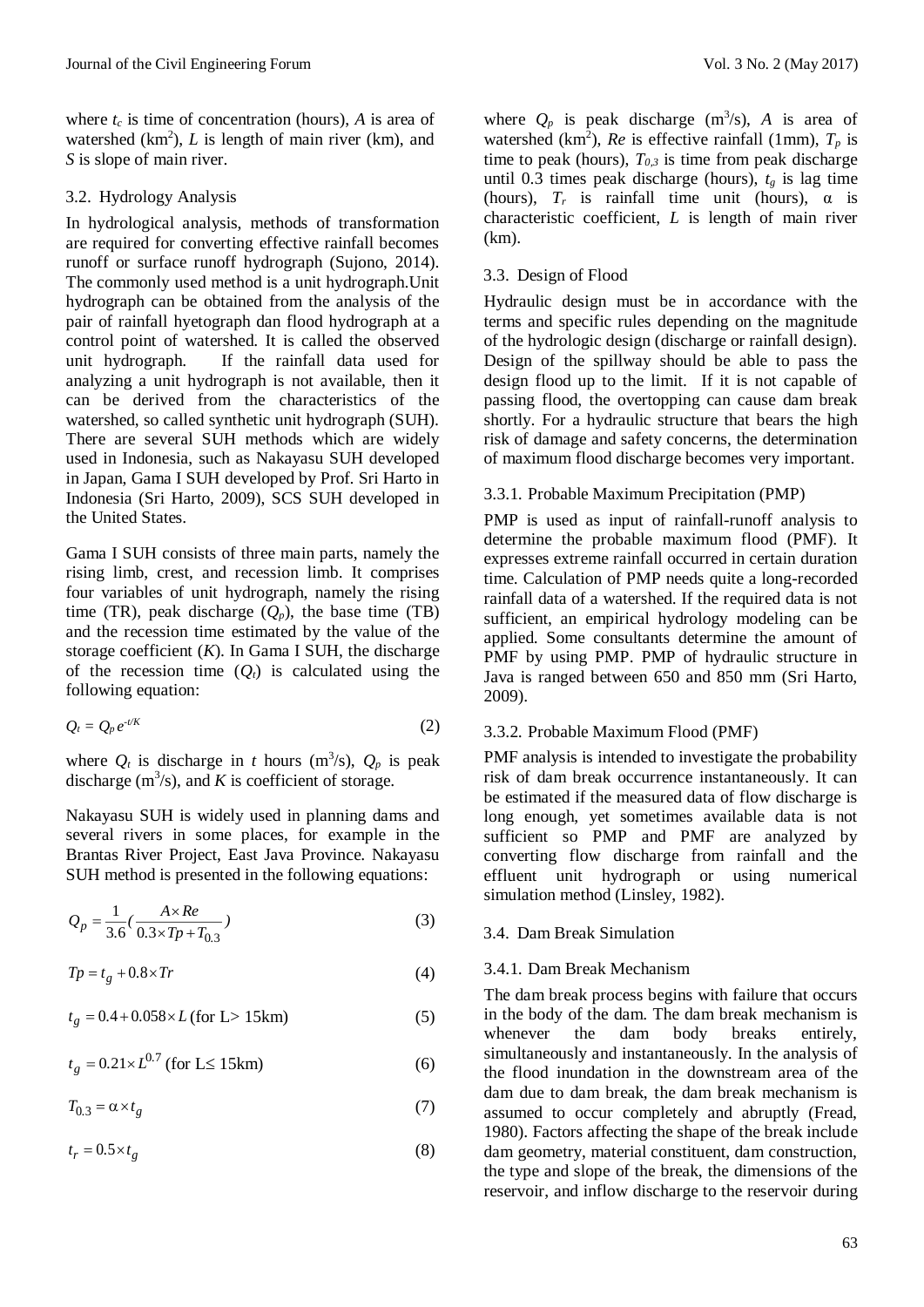the break of the dam, and the analysis methods (Froehlich, 2008). Overtopping occurs when cracks formed due to insufficiency of the reservoir to accommodate the amount of flow, thus exceeding the top of the dam. Damage caused by piping can be also simulated to determine the elevation of piping axis. The shape of fracture in piping is rectangular orifice which grows upwards or downwards in the dam body depends on the time. Instantaneous flow through the fracture is calculated by the flow formula through the orifice, depending on the position of the water level in the reservoir and the peak of the orifice.

### 3.4.2. Estimating Break Parameters

In order to simulate the dam break, the break size should be initially determined quantitatively (Fang, et al., 2016). The estimations of the break including location, size, and development time parameter are important to make an accurate estimate of the outflow hydrographs and downstream inundation. For estimating break parameters in HEC-RAS, there are two methods which can be applied, i.e. user centered data and simplified physical. The user centered data method requires all of the break information (break size, break location, break development time, break progression, etc). The simplified physical breaking methods require velocity versus break down-cutting and break widening relationships, which are then used dynamically to figure out the break progression versus the actual velocity being computed through the break, on a time step by time step basis. This research applied "User Centered Data" method. Parameters can be specified using regression approach generating from break occurrence data. Froehlich (2008) suggested some equations for obtaining parameters following the Break of the dam:

$$
\overline{B} = 0.27 \times k_o V_w^{0.32} H_b^{0.04}
$$
 (9)

$$
t_f = 63.2 \times \sqrt{\frac{V_w}{gH_b^2}}
$$
 (10)

where  $\overline{B}$  is average width break (m), *t* is break formation time (seconds),  $V_w$  is reservoir volume when break  $(m^3)$ ,  $H_b$  is height of the fracture  $(m)$ ,  $k_0$  is constant parameter (1.3 for overtopping and 1.0 for piping), and *g* is acceleration due to gravity (9.80 m/s)

### 3.5. Hydraulic Flood Routing

Hydraulic flood routing is also called as dynamic wave dam. It was applied in this research since it was considered more accurate and can simulate waves of flooding due to dam break compared to search hydrology (Fread, 1980). Flood routing analysis based on unsteady flow equation is expressed by two free variables are water height (*h*) and discharge (*Q*) for each point along the channel. The continuity and momentum equations are necessary to solve those unknown variables.

Continuity equation:

$$
\frac{\partial A}{\partial t} + \frac{\partial Q}{\partial x} - qI = 0 \tag{11}
$$

Momentum equation:

$$
\frac{\partial Q}{\partial t} + \frac{\partial QV}{\partial x} + gA(\frac{\partial z}{\partial x} + Sf) = 0
$$
\n(12)

where  $Q$  is the flow rate  $(m^3/s)$ , *A* represents the look of the river  $(m^2)$ ,  $qI$  is discharge inflow lateral direction  $(m/s<sup>2</sup>)$ , *x* is distance elongated the river (m), *t* is time (seconds), *v* is flow velocity (m/s), *x z*  $\hat{c}$  $\frac{\partial z}{\partial t}$  the slope of water surface, *Sf* is the slope of the line energy defined as  $S_f = \frac{1}{2R^2(3)}$ 2  $A^2 R^{2/3}$ *<sup>n</sup> Q Q*  $Sf = \frac{1}{2a^2/3}$  which *n* is Manning roughness coefficient and R is hydraulics radius.

The Manning roughness, *n* is quite difficult to determine because there is no certain way in the selection  $n$  value. The widely used approach is by using tables of values *n* Manning according to type of channels. Chow (1959) provided an empirical formula to estimate of the normal, minimum, and maximum values of *n* Manning for different types of channels. The normal value iss suggested for channels that are well maintained only.

### 4. RESEARCH METHOD

### 4.1. Description of Object of the Study

Logung Dam which has an area of  $43.81 \text{ km}^2$  is located at downstream of the junction between Logung and Gajah River in Slalang Sub-village, Tanjungrejo Village, Jekulo Sub-district. Geographical location of the proposed dam is between 110' 55' 20.27" BT and 06" 45' 28.38" LS. Inundation areas of the dam are Sintru Sub-village, Kandang Mas Village, Dawe Sub-district and Slalang Sub-village, Tanjungrejo Village, Jekulo Sub-district. All those areas are within the administrative area of Kudus Regency in Central Java Province.

### 4.2. Data Collection

This research used three rainfall stations, namely Gembong, Tanjungrejo and Rahtawu with the recorded daily rainfall data from 1970 until 2009. Secondary data describing watershed characteristics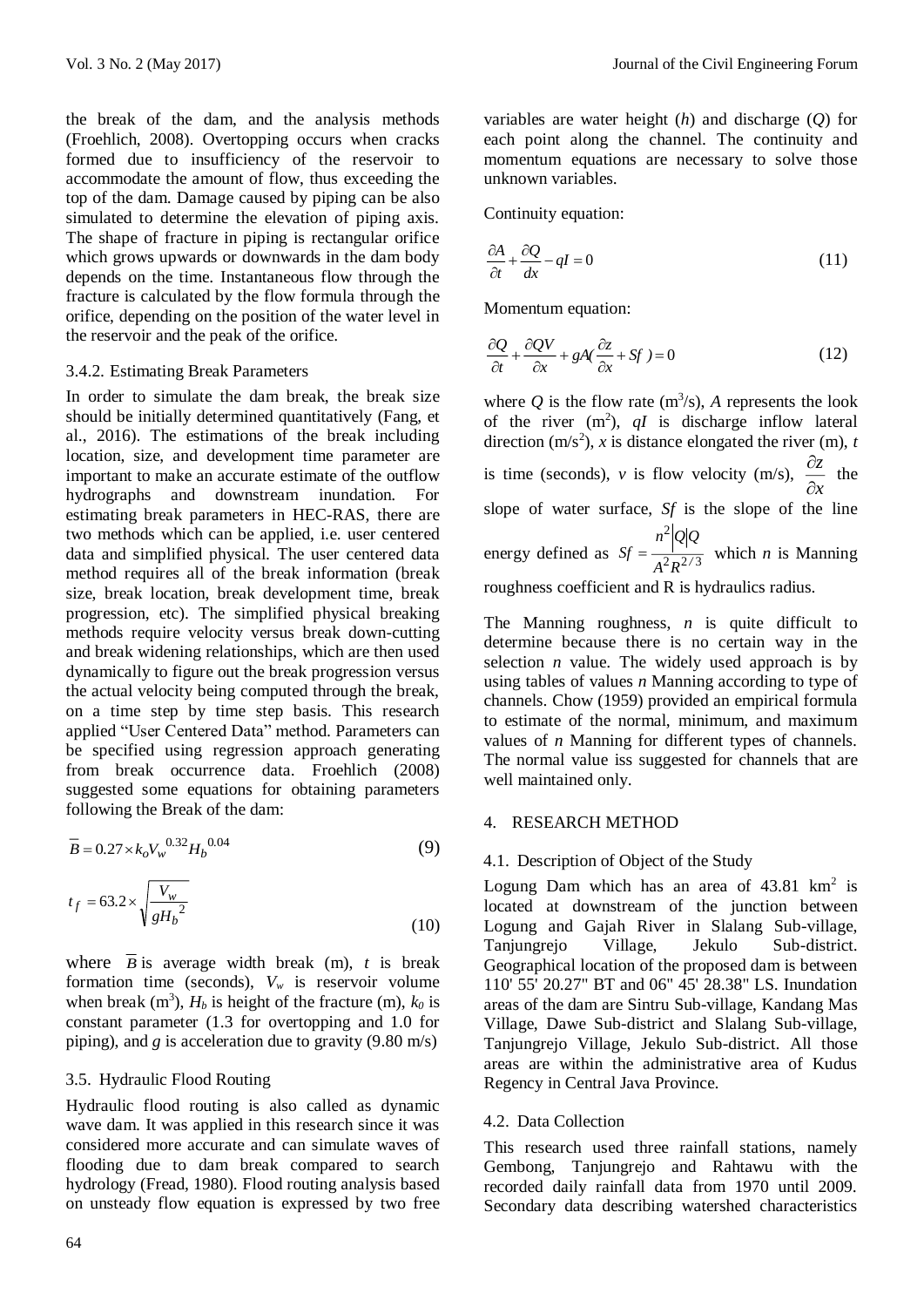for calculating the SUH was obtained from the consultant company. The hydraulic data consists of the technical data of the dam, main dam design, dam characteristics describing correlation between storage volume and surface water elevation at dam (see Figure 1), and cross section of river in downstream of the dam (PT. Ika Adya Perkasa, 2014).



Figure 1. Correlation between water level and storage at reservoir (H-V Curve)

Cross section of the river was converted from topographical data gained from SRTM data and field measurements data. SRTM data used a resolution of 30x30 m downloaded from USGS website. The SRTM data apparently cannot accommodate the good geometry since width of river channel is around 30 m. For complement the lack of data, SRTM data was combined with field investigation. The field measurements data was aimed to know the performance of the hydrodynamic model and the real condition around the research area. The field investigation was conducted on 15-16 June 2016.

#### 5. RESULT AND DISCUSSION

#### 5.1. Hydrology Analysis

The duration of the rainfall was determined by the equation of *t<sup>c</sup>* due to unavailability of hourly rainfall data. The results of tc then verified with a description of local residents. According to the information from local residents, the duration of rainfall usually lasts for 6 hours. Thus, rainfall duration of 6 hours is used in the calculation as shown in Table 2.

Table 2. Rainfall duration

| Approach duration of rain (hours) |  |
|-----------------------------------|--|
| Kirpich                           |  |
| <b>Bransby Williams</b>           |  |
| Australian Rainfall Runoff        |  |

PMP can be calculated by statistical analysis methods Harshfield, PMP values in Logung watershed is 509.1 mm. The results of analysis Harshfield statistical methods are summarized in Table 3.

| Table 3. The Harshfield statistical methods of PMP |  |  |  |
|----------------------------------------------------|--|--|--|
|----------------------------------------------------|--|--|--|

| Parameter                                 | Value   |
|-------------------------------------------|---------|
| $X_n$                                     | 108.83  |
| $X_{n-m}$                                 | 104.38  |
| $X_{n-m}\sqrt{X_n}$                       | 0.96    |
| $f_I$                                     | 1.01    |
|                                           | 0.97    |
| $\frac{f_2}{X_p}$                         | 106.93  |
| $S_{n-m}$                                 | 30.16   |
| $S_{n-m}/S_n$                             | 0.74    |
| $f_3$                                     | 1.07    |
| $\begin{array}{c} f_4 \\ S_p \end{array}$ | 0.82    |
|                                           | 35.91   |
| $K_m$                                     | 14.8    |
| <b>PMP</b>                                | 638.058 |

The effective rainfall was calculated using SCS CN method which CN composite value. The value of CN composite is 71.40 as described in Table 4. The effective rainfall assumed in wet condition in which the value of *S* and  $I_a$  are 44.2 and 8.8, respectively.

Table 4. Calculation of CN composite

| The type    | Area               | Weight  | CN                      | Weighted |
|-------------|--------------------|---------|-------------------------|----------|
| of land use | (km <sup>2</sup> ) | of area |                         | CN       |
| Thicket     | 2.07               | 0.04    | 60                      | 2.62     |
| Forest      | 3.72               | 0.08    | 58                      | 4.56     |
| Housing     | 5.27               | 0.11    | 74                      | 8.23     |
| Grass       | 0.00               | 0.00    | 73                      | 0.00     |
| Irrigation  | 1.78               | 0.04    | 68                      | 2.56     |
| Rice field  |                    |         |                         |          |
| Rainfall    | 15.09              | 0.32    | 75                      | 23.91    |
| Rice field  |                    |         |                         |          |
| Moor        | 19.53              | 0.41    | 72                      | 29.53    |
| Σ           | 47.33              |         | $CN_{\text{composite}}$ | 71.40    |

The hourly rainfall distribution was calculated by ABM method for several return periods including PMP. The maximum daily rainfall was calculated using frequency analysis shown in Table 5. Comparison between Gama I and Nakayasu SUH is shown in Figure 2.

Table 5. Precipitation at various return period

| Precipitation $(P_{T(years)})$ | mm     |
|--------------------------------|--------|
| P <sub>2</sub>                 | 98.7   |
| $P_5$                          | 131.8  |
| $P_{10}$                       | 157.6  |
| $P_{25}$                       | 185.3  |
| $P_{50}$                       | 226.3  |
| $P_{100}$                      | 261.2  |
| $P_{1000}$                     | 409.2  |
| <b>PMP</b>                     | 638.06 |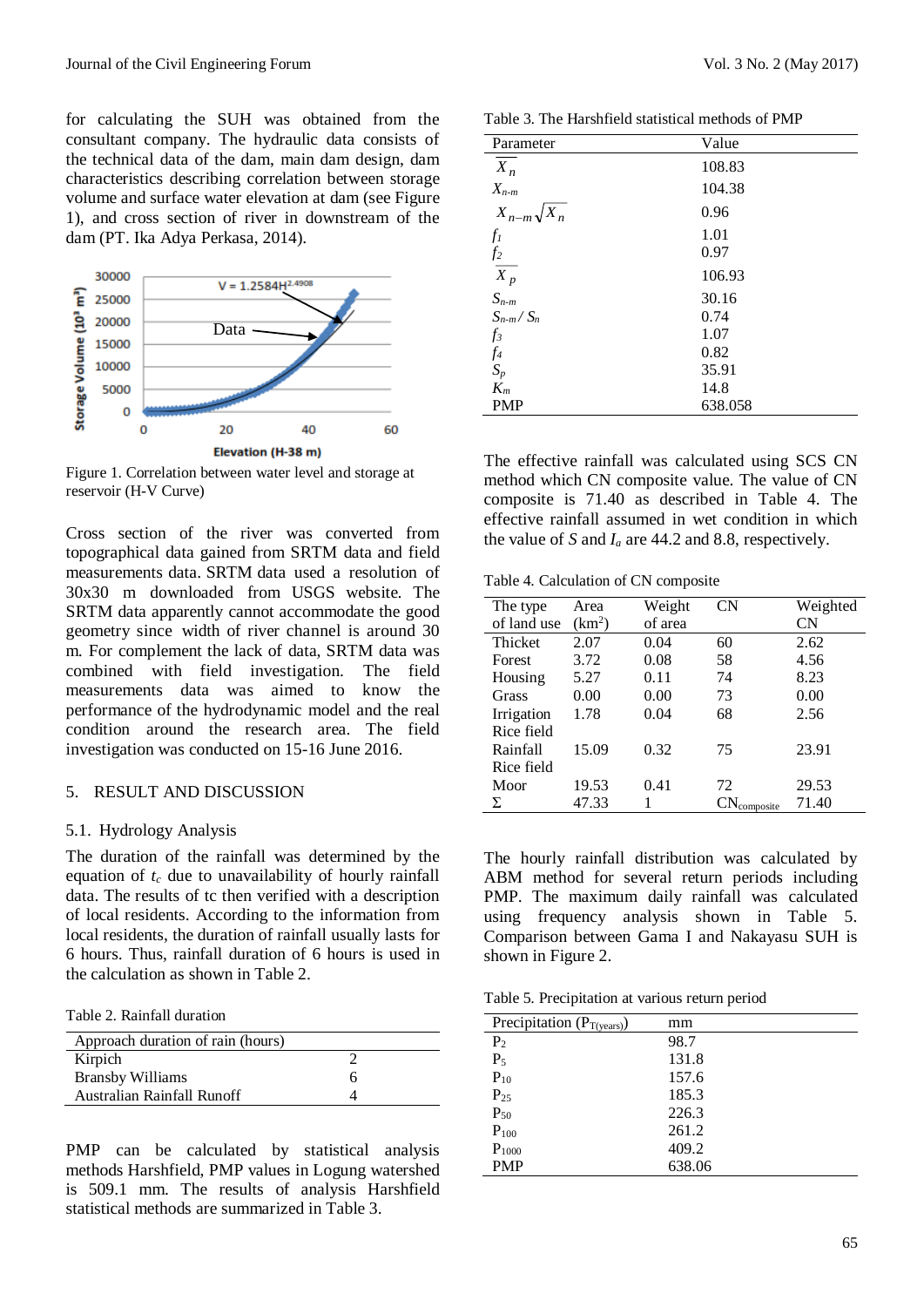

# 5.2. Flood Hydrograph

In this study, the dam break simulation applied the PMF flood hydrograph. For the case of GAMA I SUH, the obtained peak discharge was  $1276.35 \text{ m}^3/\text{s}$ with peak time of 4 hours, while from Nakayasu SUH, the obtained peak discharge was  $1303.6 \text{ m}^3\text{/s}$  with peak time of 5 hours. The results of PMF Flood Hydrograph used Gama I and Nakayasu were shown in Figure 3.



Figure 3. PMF flood hydrographs

#### 5.3. Reservoir Routing Analysis

The commonly used method for reservoir routing analysis is by applying the equation of mass conservation. The reservoir storage characteristic, i.e. the relationship between volume, elevation and area, together with the spillway geometry and a certain inflow hydrograph were then used in the routing process. The result of the routing presents the hydrograph of inflow, out flow and reservoir water elevation at one particular condition. The analysis of reservoir routing using the PMF was carried out to know whether or not the dam experience overtopping (reservoir water level exceeds +95.20m). When the Gama I SUH PMF was applied, the peak discharge of outflow was  $1,123.28 \text{ m}^3\text{/s}$  and the maximum height of over flow above the spillway was 4.71 m. For the case of the Nakayasu SUH PMF, the peak discharge of outflow was  $1,226.30 \text{ m}^3\text{/s}$  with the maximum

overflow height above the spillway was 5.06 m (see Figure 4).



Figure 4. Inflow outflow hydrographs of reservoir routing

#### 5.4. Hydraulic Analysis

HEC- RAS Software 5.0.0 version was used to simulate the model scenario and to integrate onedimensional analysis for channel flow model and twodimensional analysis for modeling the inundation area caused by dam break. Dam break analysis was divided into two models namely one-dimensional model with storage area (reservoir) using piping model and analysis section of downstream along the 11.8 km by using two-dimensional model.

#### 5.5. Dam Break Analysis

The dam break analysis was carried out using the storage area (see Figure 5) and one-dimensional model (levee pool routing model). In order to avoid the complexity of the analysis, the dam break analysis only used the piping mechanism, neglecting the overtopping mechanism. The analysis was carried out to obtain the outflow hydrograph after a certain break formation time. For the study of dam break analysis, three break formations time were used, i.e. the 1 hour, 2 hours, and 3 hours. The results of the calculation of the break parameters are shown Table 6. The purpose is to determine the relationship between outflow discharge and the break time formation.

Table 6. Parameters of Dam Break

| Parameter of Dam Break              | Magnitudes |
|-------------------------------------|------------|
| Break formation time $(tf)$ (hours) |            |
|                                     | 2          |
|                                     | 3          |
| Average width break $(Bave)$ (m)    | 80         |
| Slope of break (H/V)                | 0.7        |
| Bottom break width (m)              | 42         |
| Up break width $(m)$                | 141.87     |
| Bottom break elevation (m)          | $+38$      |
| Up break elevation (m)              | $+95.2$    |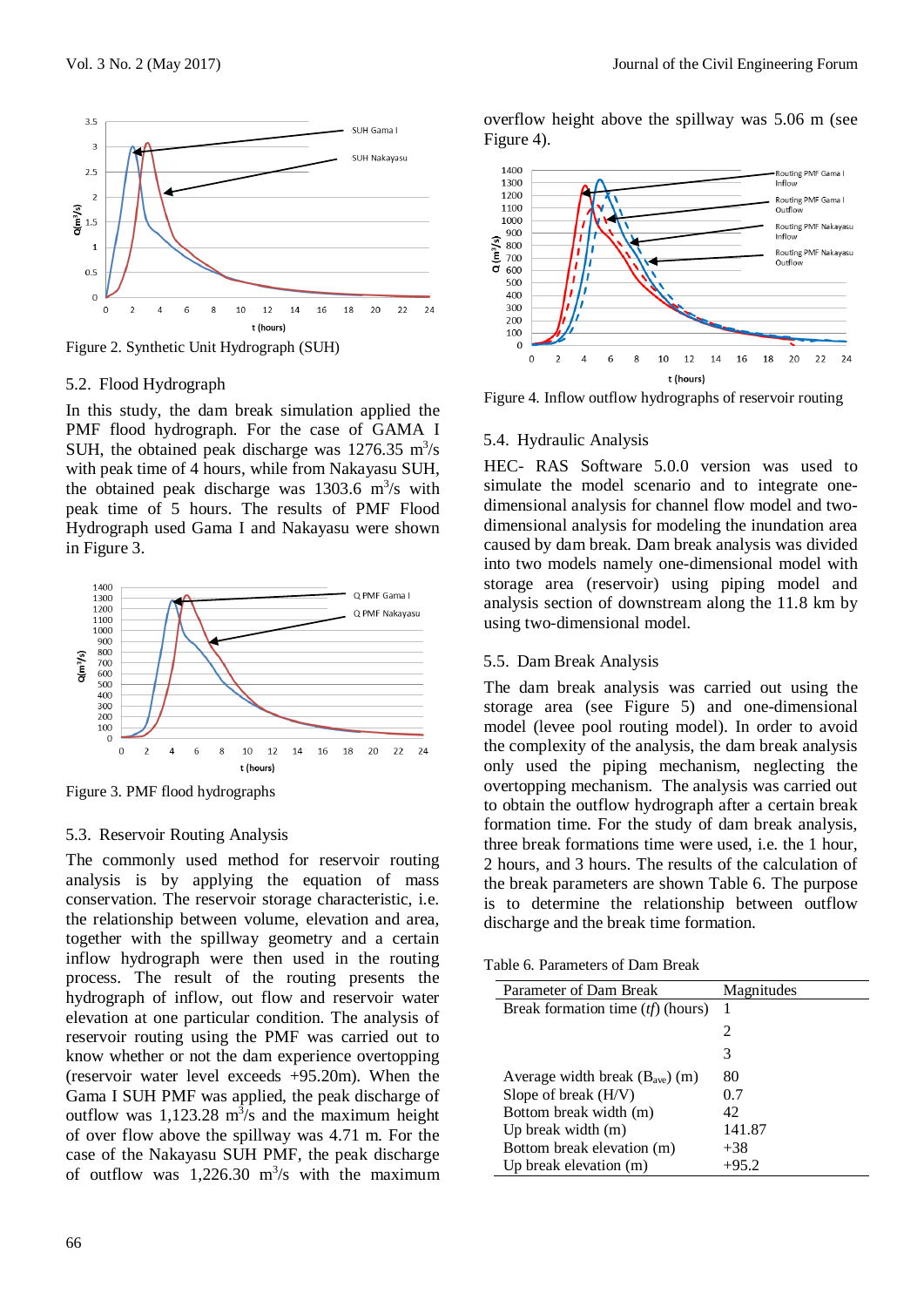

Figure 5. Storage area of Logung Dam

#### 5.6. Outflow Hydrographs

The HEC RAS has two different methods for modeling the dam break by using levee pool routing method. The first method is by using the correlation between the elevation and volume of the reservoir storage or H-V curve, whereas the other method is by using the storage volume data (depth multiplied by the area). In this study, both of the methods were used and the higher value was taken for the next analysis. The break formation time affects the resulted outflow hydrograph. The longer of the break formation time, the lower resulted outflow hydrograph (see Figure 6).



Figure 6. Outflow hydrographs after dam break

## 5.7. Inundation at Downstream Area

The two-dimensional model was used to study the inundation pattern as caused by the dam break. Throughout the entire study, the area being modeled was the area near the downstream Logung River, i.e. approximately 11.8 km downstream of the Logung Dam. There are three bridges and one weir modified bridge along the downstream Logung River. The inundation area studied included Kudus Regency and a few parts of Pati Regency. The simulations were carried out in three different scenarios namely Scenario 1, Scenario 2 and Scenario 3. Simulation of Scenario 1 was carried out using the outflow hydrograph produced by the dam break at original geometry and its bridge structures along the Logung River. Simulation of Scenario 2 was carried out using the 20 years return period of outflow hydrograph resulted from the reservoir routing of the Logung Dam, whereas Scenario 3 was carried out using outflow hydrograph resulted from the dam break, and using the river geometry without any bridge.

## 3.4.3. Scenario 1 Simulation

The increase of flow velocity caused by the dam break may give impact to the stability of the river crosssections including the bridge structures. There are two possibilities that may happen due to the flow occurrence, the bridges would remain stand or otherwise would collapse due to the hydrodynamic of the flow. It was assumed however, that during the entire process of simulation, no river geometry is assumed to be unchanged and the bridges remained stand. In this simulation, the maximum outflow hydrograph Q was  $15,022 \text{ m}^3\text{/s}$  (from  $tf1$  hour H-V) Curve method. The result of simulation in the form of maximum water level along the Logung River was presented in Figure 7.



Figure 7. Maximum water level along Logung River at Scenario 1.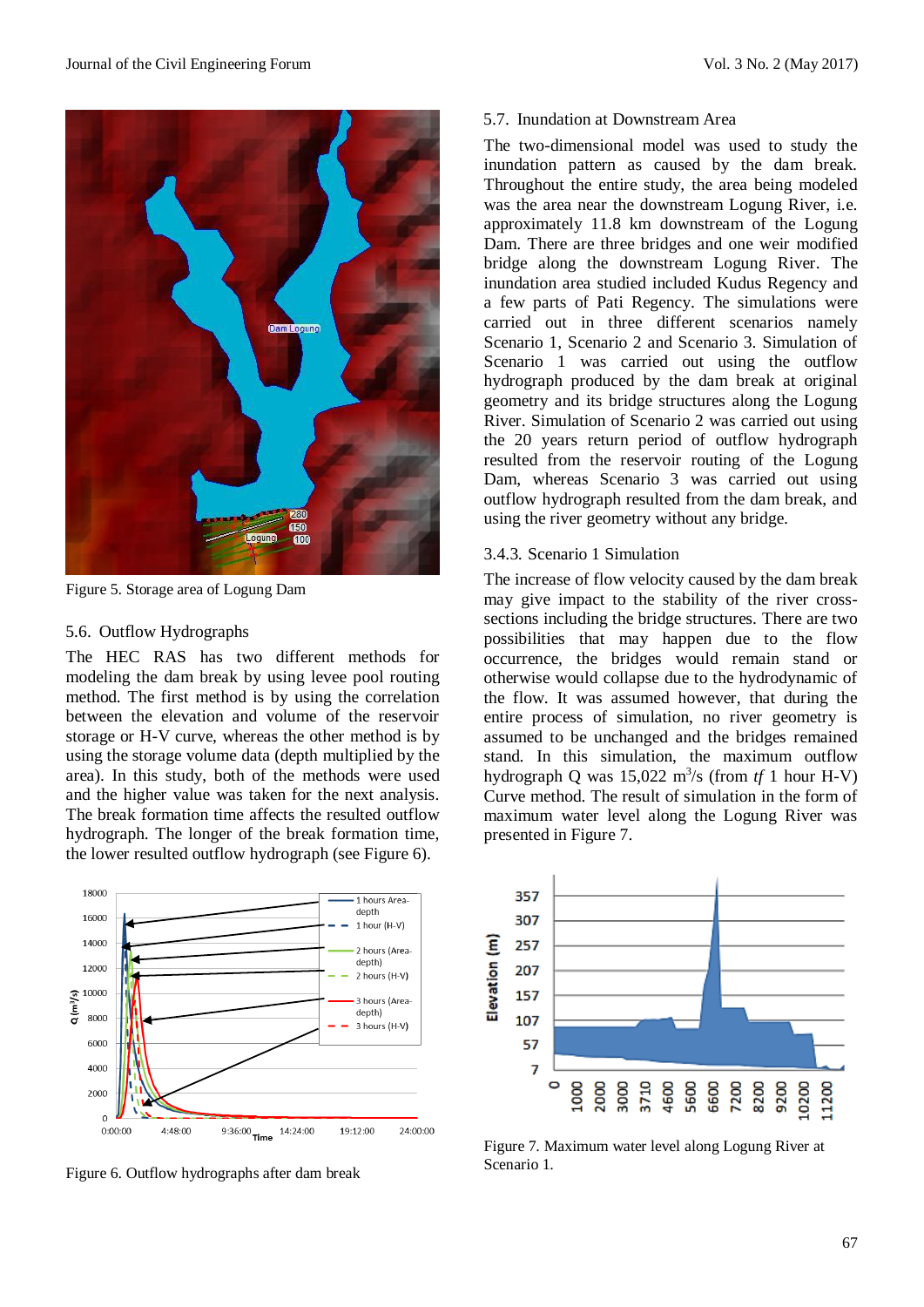## 3.4.4. Scenario 2 Simulation

Figure 7 showed that Scenario 1 has very high water level at reach RS 6800. The purpose of Scenario 2 was to convince that the bridge may or may not collapse due to the flow as caused by 20 years return period of outflow hydrograph from Logung Dam. According to Scenario 2 simulation, it was found that the flow velocity at some locations were higher than 5 m/s, i.e. 5,75 m/s and 7.00 m/s at RS 3700 and RS 6800 respectively. The summary of the flow velocity at for different return period of flood hydrographs are shown in Table 7. The maximum water level and the maximum flow velocity along the Logung River are presented in Figure 8 and Figure 9, respectively.

Table 7. Summary of velocity from each of the return periods

| Flood Hydrograph | Velocity $(m/s)$ |         |          |
|------------------|------------------|---------|----------|
| $(Q_{T(year)})$  | RS 3700          | RS 6800 | RS 11600 |
| $\mathcal{Q}_2$  | 2.29             | 2.57    | 0.68     |
| $\mathcal{Q}_5$  | 2.79             | 3.23    | 1.05     |
| $Q_{10}$         | 4.83             | 3.87    | 2.01     |
| $\frac{1}{20}$   | 7 21             | 7 21    | 2.61     |



Figure 8. Maximum water surface profile



Figure 9. Maximum velocity profile

It is seen from Figure 8 that the maximum water level at reach RS 6800 has nearly reached +25.00m, with the maximum velocity (see Figure 9) was around 4.00 m/s. Another situation shows that at reach RS 5600, the maximum water level was also nearly +25.00m whereas the maximum velocity was 5.75 m/s. These two illustrations show that the reach RS 6800 is less prone than that of reach RS 5600.

#### 3.4.5. Scenario 3 (river without inline structure)

In this scenario, the bridges were assumed to have been destroyed by the high flow before the flow has reached its peak hydrograph. The simulation used the maximum outflow hydrograph as it was used in the Simulation 1. The geometry of the Logung River used in the simulation was the geometry without any bridge structure. The maximum water level along the Logung River that was resulted from Scenario 3 simulation was shown in Figure 10.



Figure 10. Profile water surface maximum *tf* (1 hour)

Further analysis of the results obtained from Scenario 3 simulation was then processed spatially by applying the RAS Mapper and the Arc Map. The results of the aforesaid process in the form of flood inundation map and flood velocity map are presented in Appendix 1 and Appendix 2 respectively. The affected areas as caused by the dam break are mostly located on the left side of the river which has a lower elevation such as Bulung Cangkring village, Bulung Kulon village, Sidomulyo village, Pladen village and Jekulo village. Furthermore, the affected village that was located on the right side of the river were only partially affected such as Kirig village, Temulus village, Kesambi village, Jojo village, Sadang village, Hadiwarno village, and Hadipolo village.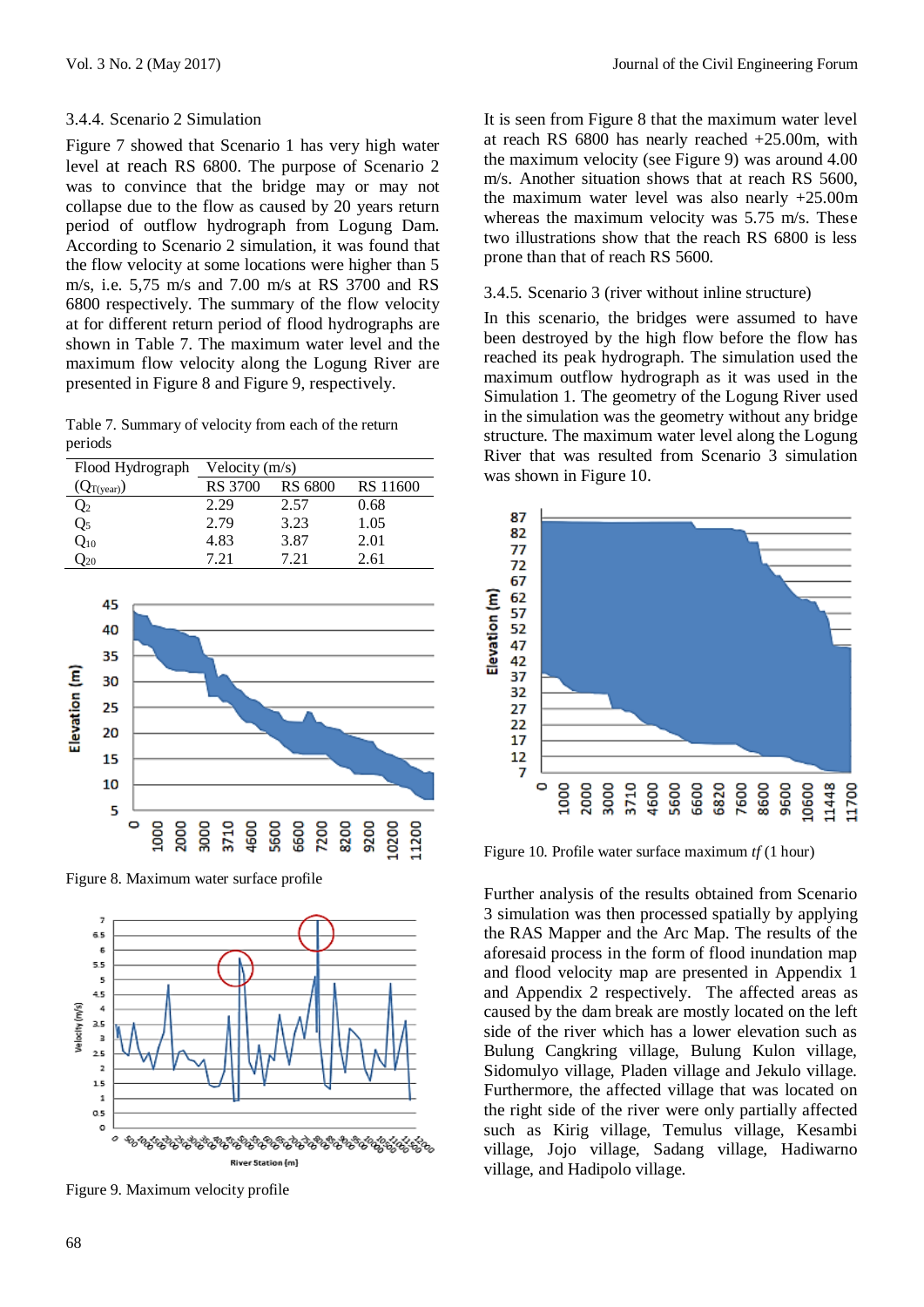## CONCLUSIONS AND RECOMMENDATIONS

## 5.8. Conclusions

Some conclusions those may be withdrawn from the study are as follows:

- a) The dam break simulation results conclude that the maximum discharge were approximately 15,022  $\text{m}^3\text{/s}$ , 13,200 m<sup>3</sup>/s and 11,500 m<sup>3</sup>/s for 1 hour, 2 hours and 3 hours break formation time respectively.
- b) The dam break simulation that used the H-V curved method and the 1 hour break formation time yielded the  $15,022 \text{ m}^3$ /s peak discharge, and caused decrease of reservoir water level from +95.00 m to +39.98 m in 7 hours and 30 minutes.
- c) The channel routing simulation of Logung River using 20 years return period of outflow hydrograph from the Logung Dam resulted flow velocity of 4.00 m/s and 5.75 m/s at reach RS 6800 and RS 5600 respectively.
- d) The two-dimensional simulation of scenario 3 contributed the maximum depth of flow of 55 m and maximum velocity of 39 m/s, both were located at the Logung River reach close to the dam. The major affected areas caused by the dam break are located on the left side of the river. The flood prone areas are at Bulung Cangkring, Bulung Kulon, Sidomulyo, Pladen and Jekulo village.

# 5.9. Recommendations

The followings are some recommendations for further flood mitigation efforts:

- a) The Dam break simulation caused by overtopping should be physically modeled although the mathematic model calculation used PMF flood hydrograph has been done.
- b) During the process of simulation, the geometry of the Logung River should be made possible to accommodate their changes due to the instability of the structures.
- c) Further study on the application of the simulation results to prepare flood velocity map and flood inundation map is essential for developing the emergency action plan of the Logung Dam break disaster.

# **REFERENCES**

Brunner, G., 2014. *Using HEC-RAS for Dam Break Studies,* Davis: USACE, Institute for Water Resources, Hydrologic Engineering Center.

Chow, et al, 1988. *Handbook of Applied Hydrology,*  Singapore: McGraw Handbook.

Chow, V. T., 1959. *Open Channel Hydraulics,* New York: Mc Grow Hill Book Company.

Ekaningtyas, L. R., 2017. *Flood Inundation as Caused by Dam Break of Logung Dam, Kudus Regency, Central Java Province,* Yogyakarta: Master Thesis, Faculty of Engineering, Universitas Gadjah Mada.

Fang, C. H., Chen, J. & Xiao, K., 2016. A New Method to Quantify Breach Sizes for the Flood Risk Management of Concrete Arch Dams. *Journal of Flood Risk Management.* DOI:10.1111/jfr3.12240

Fread, D., 1980. *DAMBRK: The NWS dam-break flood forecasting model,* Silver Spring: National Weather Service, Office of Hydrology.

Froehlich, D., 2008. Embankment Dam Breach Parameters and Their Uncertainties. *Journal of Hydraulic Engineering, American Society of Civil Engineers,* Volume 134, pp. 1708-1721.

Linsley, R., 1982. *Hidrologi Untuk Insinyur [Hydrology for Engineer].* 3 ed. Jakarta: Erlangga.

Ndun, J., 2004. *Simulasi 1-D Banjir Akibat Keruntuhan Bendungan dengan Program HEC-RAS 4.1.0 Studi Kasus Embung Tambakboyo, Kabupaten Sleman, Provinsi DIY,* Yogyakarta: Master Thesis, Faculty of Engineering, Universitas Gadjah Mada.

PT. Ika Adya Perkasa, 2014. *Laporan Analisa Hidrologi Sertifikasi Desain Bendungan Logung di Kabupaten Kudus [Analysis of Hydrology for Certification Design of Logung Dam, Kudus Regency].* PT. Ika Adya Perkasa.

Salukh, F. I., 2004. *Analisis Penelusuran Banjir Akibat Keruntuhan Bendungan [Analysis of Flood Routing due to Dam Break],* Yogyakarta: Master Thesis, Faculty of Engineering, Universitas Gadjah Mada.

Sri Harto, B., 2009. *Hidrologi Teori, Masalah, dan Penyelesaian [Hydrology: Theory, Problem, and Solving].* Yogyakarta: Nafiri Offset.

Sujono, J., 2014. *Petunjuk Singkat Aplikasi HEC-HMS [Short Guideline of HEC HMS Application],*  Yogyakarta: Lecture's Note, Department of Civil and Environmental Engineering, Universitas Gadjah Mada.

U.S. Army, 2016. *HEC-RAS River Analysis System, User's Manual, Version 5.0.* U.S. Corps of Engineers.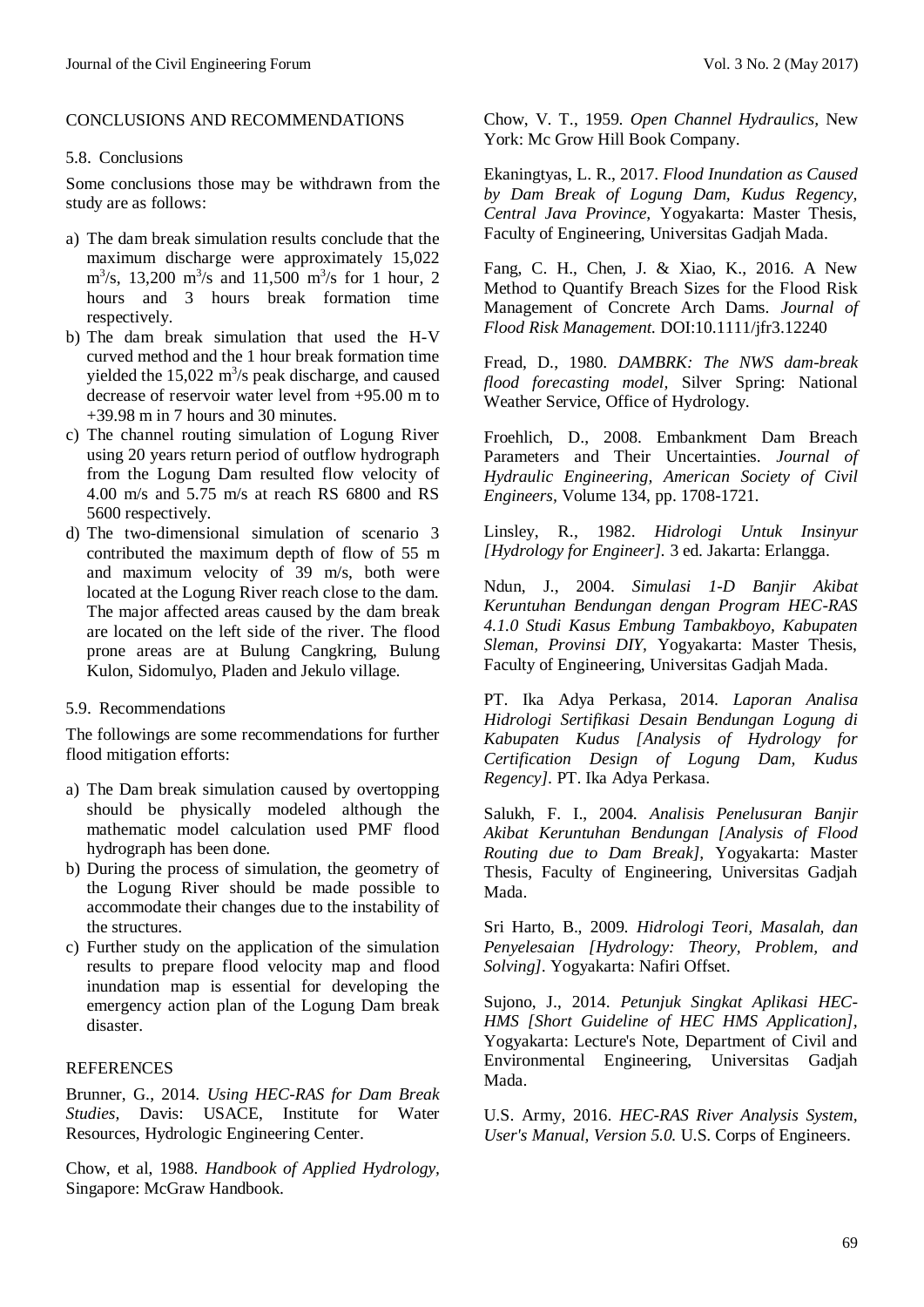

Appendix 1. Flood inundation map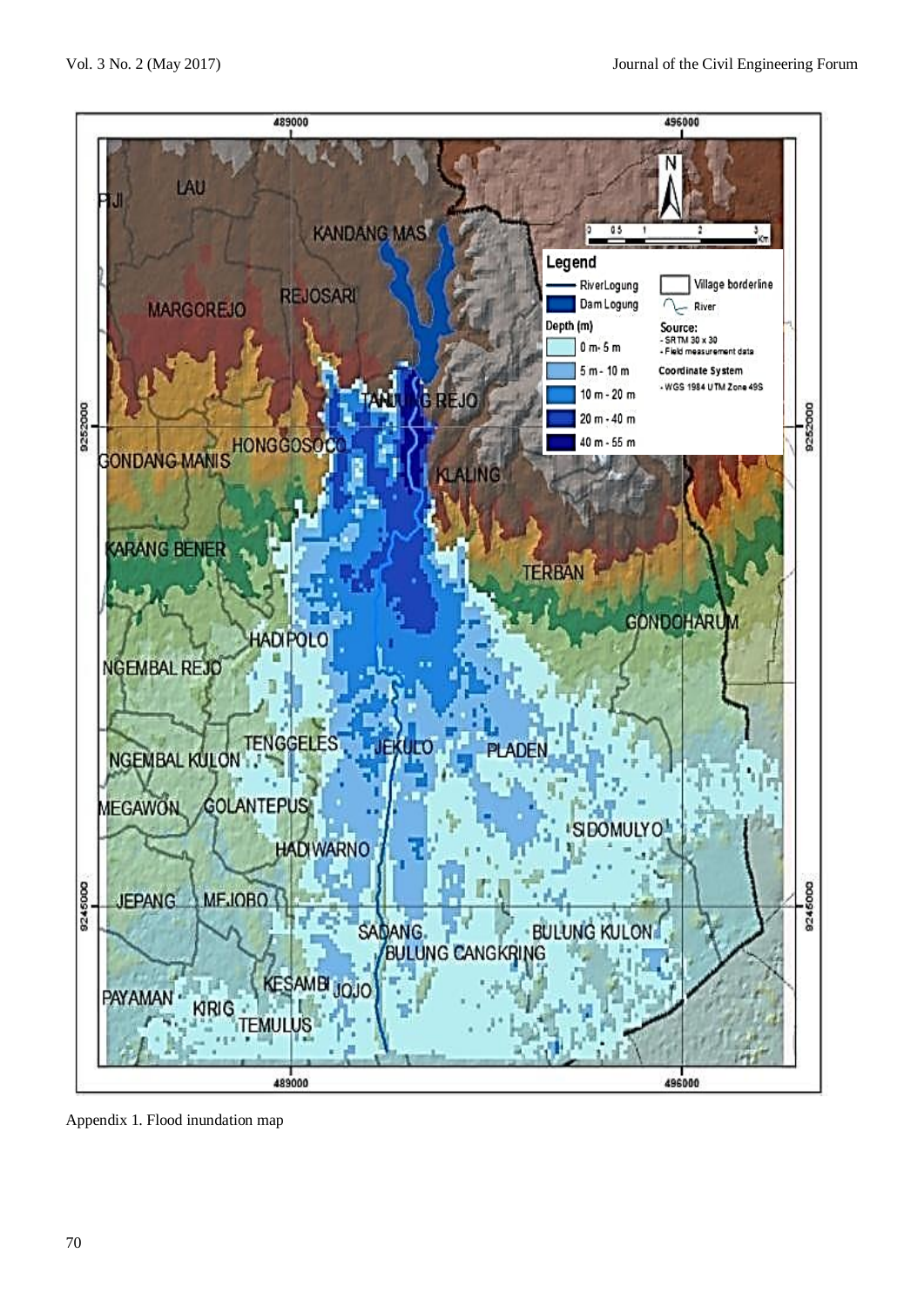

Appendix 2. Flood velocity map